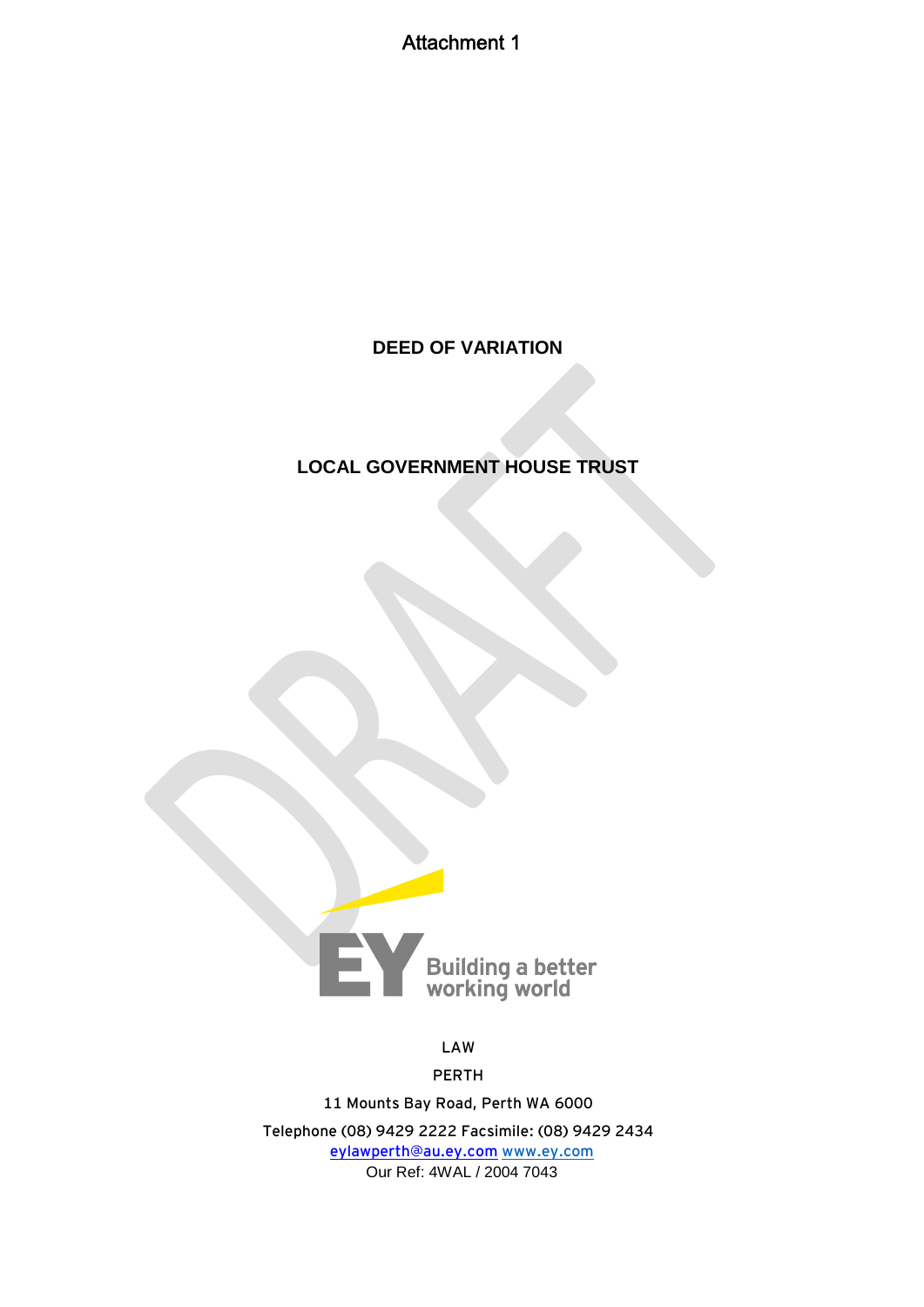therein.

powers, authorities and discretions concerning the management, control or investment of the Trust Fund in accordance with the terms of this Deed.

H. More than 75% of the Beneficiaries have consented in writing to the variations to the New Deed and the records relating to this consent will be placed with the original of this Deed.

D. By Deed of Variation dated 5 June 2002 the Retired Trustees varied the New Deed (collectively, the 'Trust Deed') to provide for a new Clause 22 which provides that any trustee of the Trust may retire as trustee of the Trust and appoint a new trustee to act as trustee of the Trust and that notwithstanding that the original number of trustees of the Trust was five where a

E. By Deed dated 6 June 2002 made between the Retired Trustees and the Trustee, the Retired

F. Clause 21.1 of the Trust Deed provides that the Trustees may at any time and from time to time

Trustees retired and appointed the Trustee as the trustee of the Trust.

obligatory to appoint more than one new trustee.

corporation or incorporated association is appointed as trustee of the Trust then it shall not be

(with the consent of not less than 75% of the Beneficiaries) by deed revoke add to or vary the trusts of the Trust Deed or declare (inter alia) any new or other powers, authorities or discretions concerning the management, control or investment of the Trust Fund upon the terms contained

- to as THE LOCAL GOVERNMENT ASSOCIATION OF WESTERN AUSTRALIA (INC) and THE COUNTRY SHIRE COUNCILS' ASSOCIATION OF WESTERN AUSTRALIA (INC)) agreed that the proceeds from the sale of the Headquarters and the Trust Fund and the income thereof should be from 17 February 1993 held upon the terms and conditions set out in the New Deed (the 'Trust').
- the Original Trustees retired and appointed the Retired Trustees as the trustees of the Original Trust in their place. C. By Deed dated 4 May 1994 (the 'New Deed') the Retired Trustees (in the New Deed referred

B. By Deed dated 2 October 1981 made between the Original Trustees and the Retired Trustees

- West Leederville in the State of Western Australia (the 'Trustee')
- **RECITALS**

<span id="page-1-0"></span>A. By Deed of Trust undated but stamped 12 February 1980 ('Original Trust Deed') made between

CHARLES WILSON TUCKEY, LYAL GORDON RICHARDSON, GORDON LAWRENCE KILPATRICK, HARRY STICKLAND and MAXWELL RAY FINLAYSON (the 'Original Trustees') and THE LOCAL GOVERNMENT ASSOCIATION OF WESTERN AUSTRALIA and the COUNTRY SHIRE COUNCILS ASSOCIATION (the 'Retired Trustees') the Original Trustees declared that they would hold the property therein referred to as the Headquarters and the monies therein referred to as the Trust Fund upon trust for the beneficiaries specified in the second schedule to the Original Deed upon the terms and conditions therein contained (the

**WESTERN AUSTRALIAN LOCAL GOVERNMENT ASSOCIATION** of Level 1, 170 Railway Parade,

**BY**

'Original Trust').

**THIS DEED** dated the day of **2019** 

EY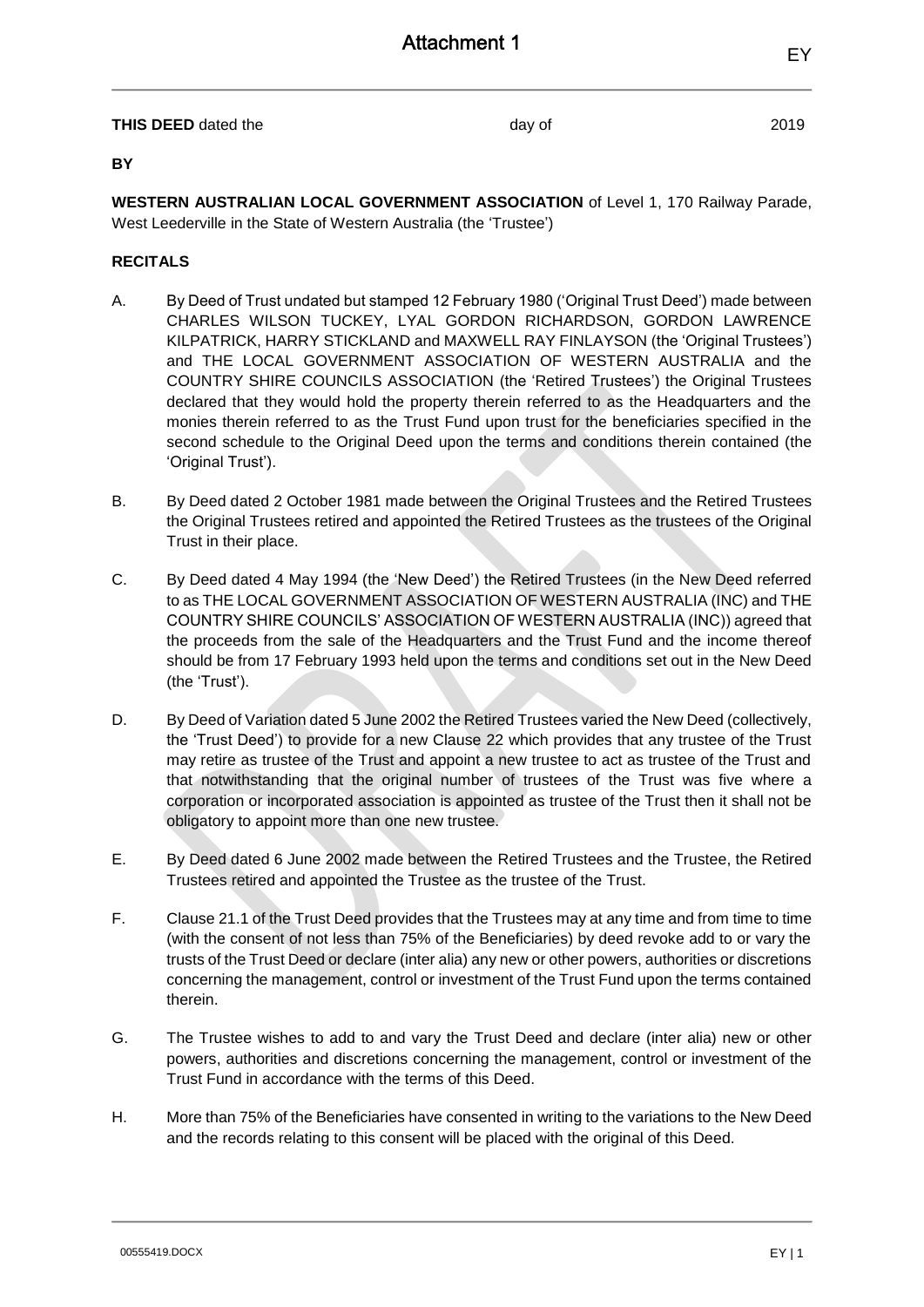#### **NOW THIS DEED WITNESSES**

## 1. **DEFINITIONS AND INTERPRETATION**

In this Deed, unless the context otherwise requires:

- 1.1 a word importing the singular includes the plural and vice versa, and a word of any gender includes other genders;
- 1.2 another grammatical form of a defined word or expression has a corresponding meaning;
- 1.3 a reference to a clause, paragraph, recital, schedule or annexure is to a clause, paragraph or recital of, or schedule or annexure to, this Deed, and a reference to this Deed includes any schedule or annexure;
- 1.4 a reference to a document or instrument includes the document or instrument as varied, novated, altered, supplemented or replaced from time to time;
- 1.5 a reference to a person includes a natural person, the estate of an individual, a partnership, body corporate, the trustee of a trust (in the trustee's capacity as trustee of the trust), association, governmental or local authority or agency or other entity;
- 1.6 a reference to a statute, ordinance, code or other law includes regulations and other instruments under it and consolidations, amendments, re-enactments or replacements of any of them;
- 1.7 the meaning of general words is not limited by specific examples introduced by 'including, for example' or similar expressions;
- 1.8 Recitals [A](#page-1-0) to H inclusive form part of and are included in this Deed;
- 1.9 headings are for ease of reference and do not affect interpretation;
- 1.10 'Deed' means this deed;
- 1.11 unless specified otherwise, terms which are defined in the Trust Deed and used in this Deed bear the same meanings in this Deed which are ascribed to them in the Trust Deed; and
- 1.12 in the event of any inconsistency between the provisions of the Trust Deed and the provisions of this Deed, the provisions of this Deed will prevail.

#### 2. **OPERATIVE PART**

The Trustee in exercise of the power given to the Trustee by clause 21.1 of the Trust Deed and with the consent of more than 75% of the Beneficiaries hereby adds to and varies the Trust Deed and declares (inter alia) the following new or other powers authorities and discretions concerning the management, control or investment of the Trust Fund as follows:

2.1 delete the word "The" appearing after the words "Any trustee of the Trust may retire as trustee of the Trust." in the existing clause 22.1 and replace it with the words "Subject to clause 22.3, the";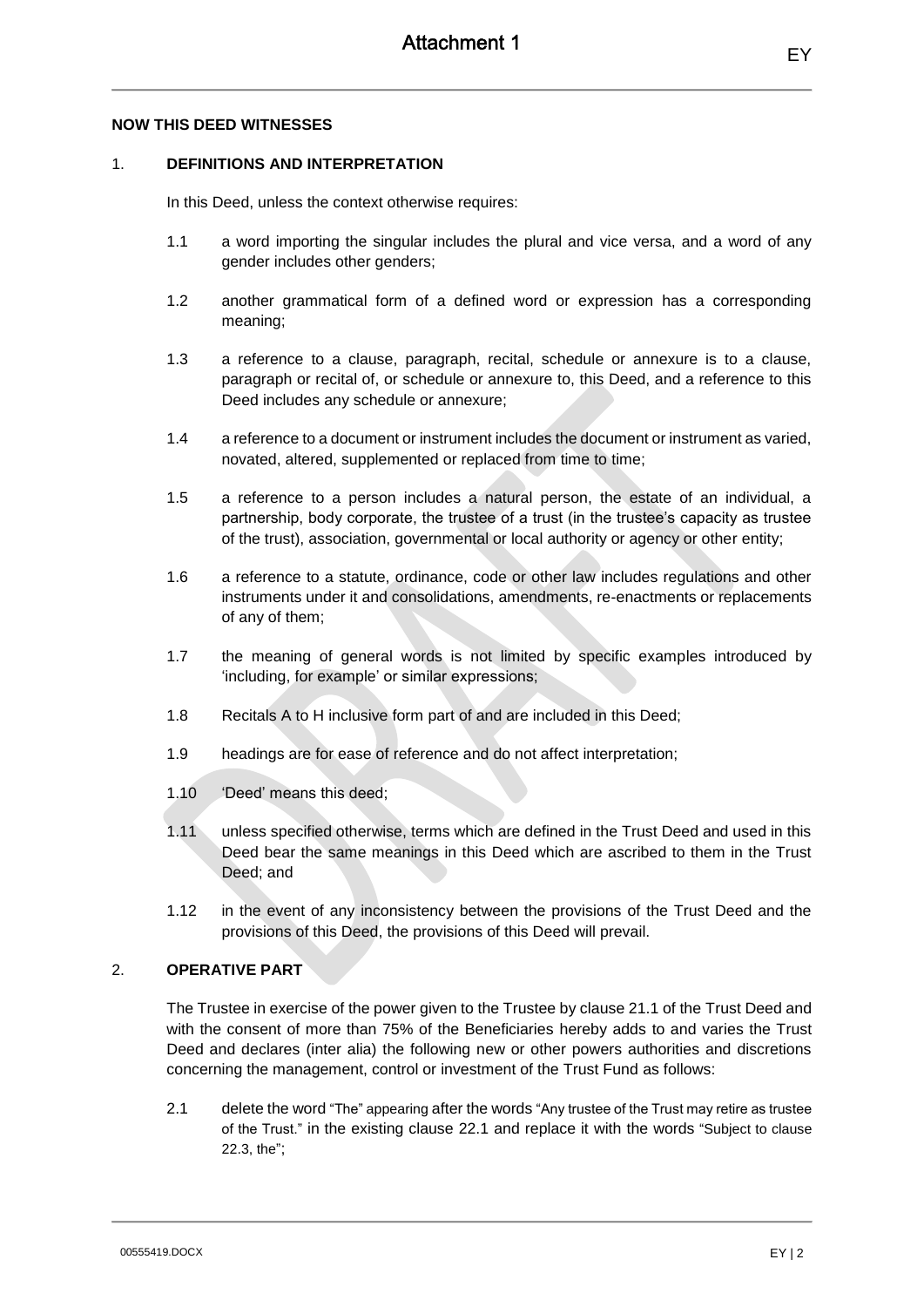#### 2.2 insert after clause 22.2 the following:

- "22.3 The retiring or continuing trustee shall only be entitled to appoint any new or additional trustee of the Trust with the consent of not less than 75% of the Beneficiaries.
- 22.4 The Beneficiaries may at any time by Special Resolution:
	- (a) remove a Trustee from the office as trustee of the Trust; and
	- (b) appoint such new or additional Trustee.

For the purposes of this clause 22.4, "Special Resolution" means a resolution passed or decision made by not less than 75% of the Beneficiaries."

#### 2.3 insert a new clause 13A as follows:

#### "13A **DELEGATION TO THE BOARD OF MANAGEMENT**

Unless the Beneficiaries otherwise direct (such direction to be given by not less than 75% of the Beneficiaries), the Trustees shall delegate all of the powers authorities and discretions contained in subclauses (a) to (x) of clause 12 to the Board of Management. The Trustees shall, at the direction of the Board of Management, do such things as may be necessary to give effect to the exercise of a power, authority or discretion by the Board of Management."

## 3. **SEVERABILITY**

- 3.1 If any provision of this Deed is found by a competent authority (including without limitation a Court) to be void or unenforceable, then such finding shall not affect the other provisions of this Deed.
- 3.2 If making a subsequent amendment to this Deed avoids any invalidity or unenforceability of any provision of this Deed, the parties may elect to make that amendment, which shall be deemed for all purposes to be effective immediately prior to the occurrence of that invalidity or unenforceability.

### 4. **FURTHER ASSURANCES**

All parties shall make, execute and do all acts, deeds, documents and things and sign all documents which may reasonably be required to give full effect to this Deed, and the Trustee shall bear the costs of observing, performing and complying with this clause.

#### 5. **COSTS**

The Trustee shall bear and pay the costs of and incidental to the preparation, execution and stamping of this Deed.

## 6. **RATIFICATION AND CONFIRMATION**

In all other respects the terms of the Trust Deed are hereby ratified and confirmed.